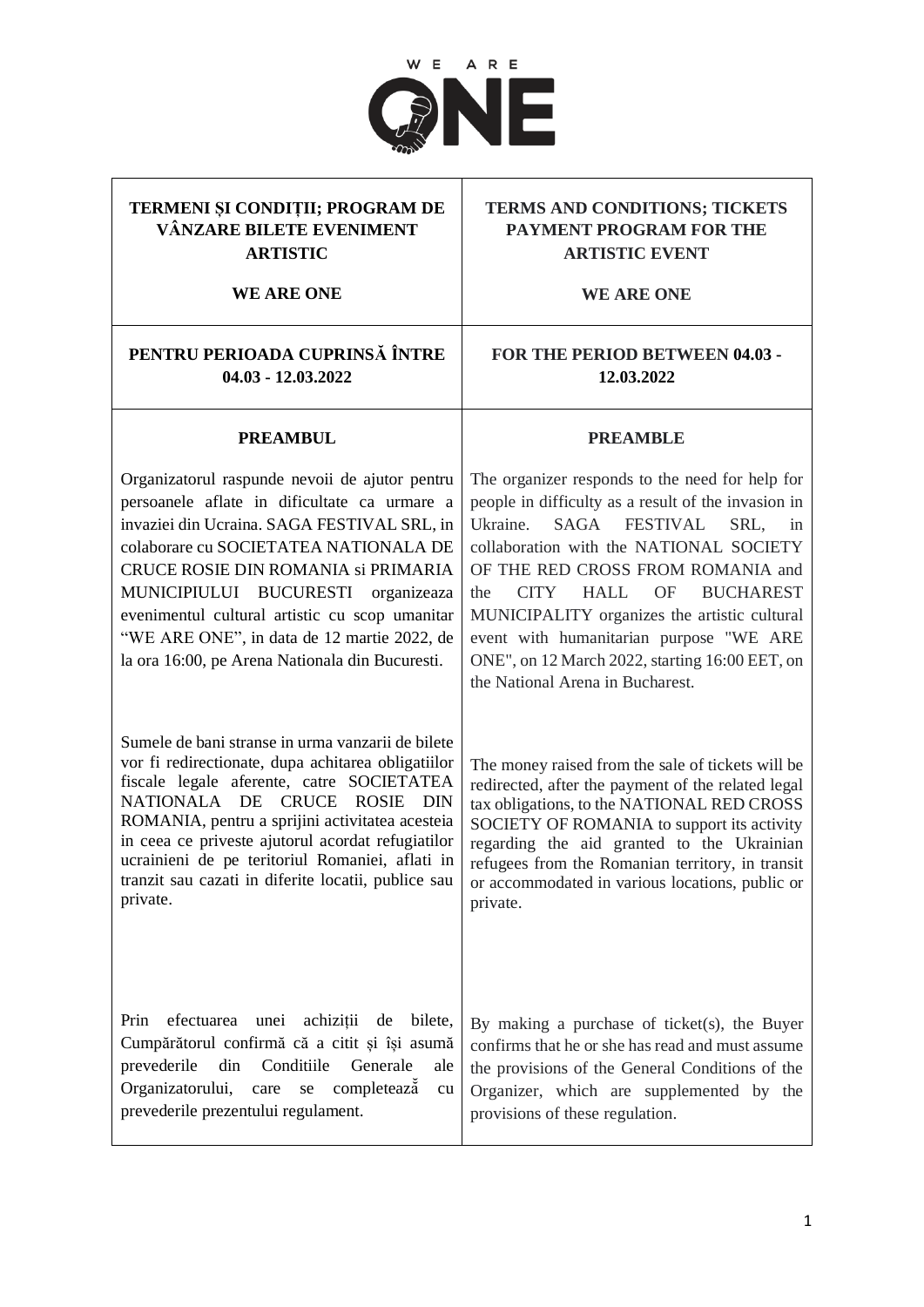

| <b>BENEFICIARII</b>                                                                                                                                                                                                                                                                                                                                                                                                                                       | <b>BENEFICIARIES</b>                                                                                                                                                                                                                                                                                                                                                                                  |
|-----------------------------------------------------------------------------------------------------------------------------------------------------------------------------------------------------------------------------------------------------------------------------------------------------------------------------------------------------------------------------------------------------------------------------------------------------------|-------------------------------------------------------------------------------------------------------------------------------------------------------------------------------------------------------------------------------------------------------------------------------------------------------------------------------------------------------------------------------------------------------|
| Toate persoane fizice și/sau juridice, titulari ai<br>unui card de debit sau de credit valabil, pot<br>cumpăra bilete prin site-ul bilete.ro<br>sau                                                                                                                                                                                                                                                                                                       | All-natural and/or judicial persons, owners of a<br>valid debit or credit card, can buy tickets through<br>bilete.ro or sagafestival.com.                                                                                                                                                                                                                                                             |
| sagafestival.com.<br>Biletele achiziționate vor fi transmise prin email,<br>în momentul în care plata facuta integral va intra<br>in contul bilete.ro.<br>Dreptul de proprietate asupra biletului(elor) se<br>transferă la data platii integrale a prețului<br>biletului/biletelor. Nu se admit plati partiale sau<br>in rate.                                                                                                                            | Purchased tickets will be sent by [email], when<br>the payment made in full will enter the account<br>bilete.ro.<br>Ownership of the ticket(s) is transferred on the<br>date of full payment of the ticket price(s). Partial<br>or installment payments are not allowed.                                                                                                                              |
| <b>CATEGORII DE BILETE</b>                                                                                                                                                                                                                                                                                                                                                                                                                                | <b>TICKETS</b>                                                                                                                                                                                                                                                                                                                                                                                        |
| Pot fi achiziționate următoarele categorii de<br>bilete:<br>Gazon<br>Tribuna<br>PERSOANE CARE AU ACCES LA<br><b>EVENIMENT</b>                                                                                                                                                                                                                                                                                                                             | The following ticket categories can be purchased:<br>Pitch<br>Grand stand<br>PERSON ACCESSING THE EVENT                                                                                                                                                                                                                                                                                               |
| Evenimentul se adreseaza tuturor categoriilor de<br>persoane, de toate varstele. Persoanele in varsta<br>de pana la 14 ani trebuie sa fie insotite de un<br>adult. Persoanele din categoria de varsta 14-18<br>ani si care nu au dobandit capacitate deplina de<br>exercitiu, au obligatia de a prezenta un acord<br>parental sau din partea persoanei care este<br>abilitata sa ii reprezinte interesele (tutore) pentru<br>a fi acceptate la eveniment. | The event is addressed to all categories of people,<br>of all ages. People up to 14 years old must be<br>accompanied by an adult. People in the age<br>category of 14-18 years and who have not<br>acquired full exercise capacity, have the<br>obligation to present a parental agreement or<br>from the person who is authorized to represent<br>his interests (tutor) to be accepted at the event. |
| PREVEDERI FINALE                                                                                                                                                                                                                                                                                                                                                                                                                                          | <b>FINAL PROVISIONS</b>                                                                                                                                                                                                                                                                                                                                                                               |
| Emitentul cardului de debit/credit poate percepe<br>taxe/comisioane în conformitate cu termenii și<br>condițiile impuse de unitatea emitentă (banca)                                                                                                                                                                                                                                                                                                      | The issuer of the debit/credit card may charge<br>other taxes /commissions according to terms and<br>conditions of the institution (bank) issuing the                                                                                                                                                                                                                                                 |